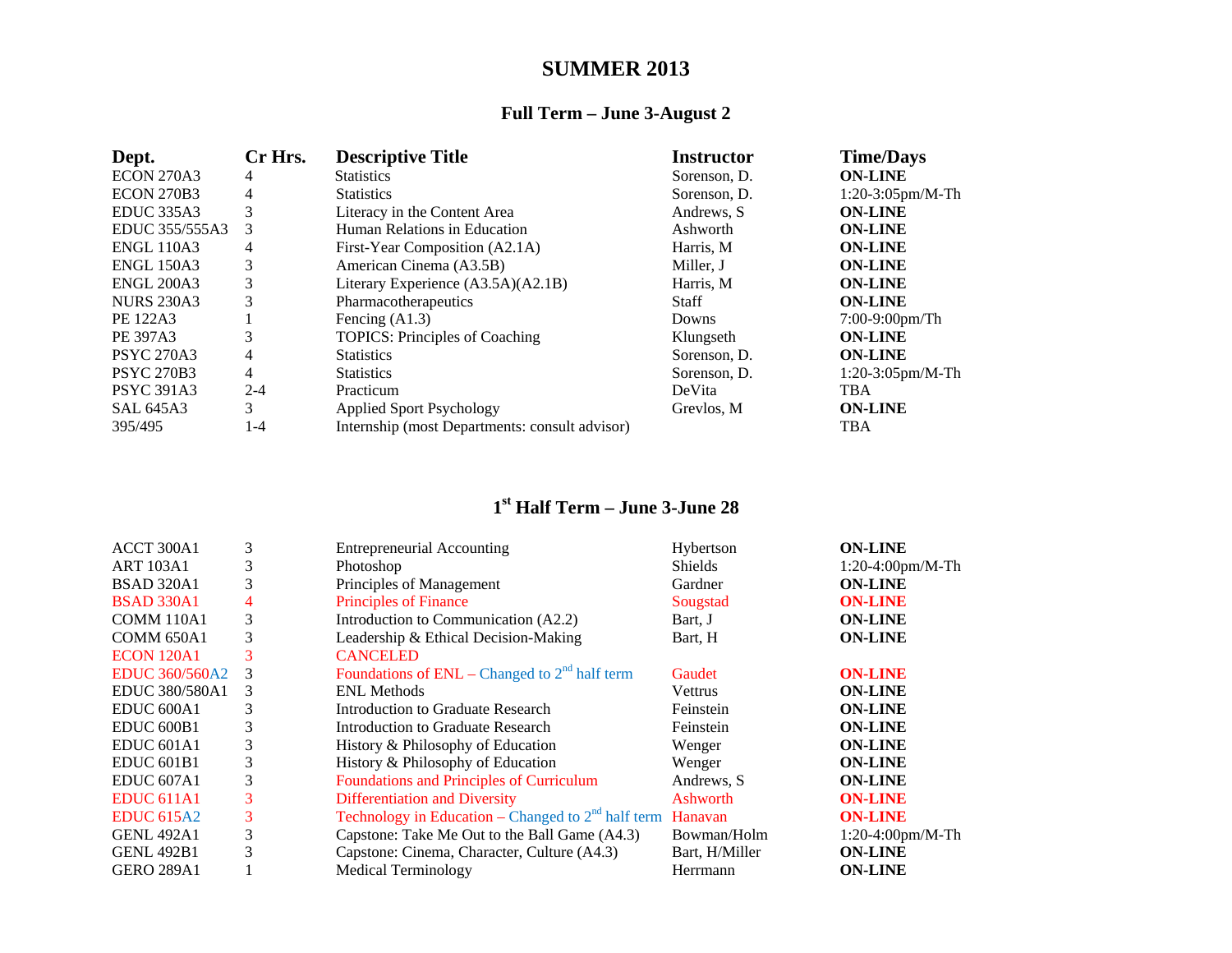| <b>GOVT 110A1</b>  | 3 | Introduction to Government (3.3)                | Johnson, J  | <b>ON-LINE</b>              |
|--------------------|---|-------------------------------------------------|-------------|-----------------------------|
| <b>GOVT 200A1</b>  | 3 | American Government (A3.3)                      | Wanless     | <b>ON-LINE</b>              |
| <b>HIST 111A1</b>  | 3 | Western Civilization II (A3.1B)                 | Mullin      | <b>ON-LINE</b>              |
| <b>HIST 111B1</b>  | 3 | <b>Western Civilization II (A3.1B)</b>          | Mullin      | <b>ON-LINE</b>              |
| <b>HIST 121A1</b>  | 3 | The American Experience Since 1877              | Pehl        | <b>ON-LINE</b>              |
| <b>HLTH 216A1</b>  | 2 | <b>Stress Management</b>                        | Van Laecken | <b>ON-LINE</b>              |
| <b>MATH 150A1</b>  | 4 | Pre-calculus (A2.3)                             | Olson       | $8:00-10:50am/M-F$          |
| <b>MATH 151A1</b>  | 4 | Calculus I $(A2.3)$                             | Sorenson, T | 8:00-11:30am/M-Th           |
| <b>MUSI 110 A1</b> | 3 | The Understanding of Music (A3.5B)              | Johnson, S. | <b>ON-LINE</b>              |
| PE 102A1           |   | Bicycling $(A1.3)$                              | Evenson     | 9:30-11:30am/T,W,Th         |
| <b>PE 112A1</b>    |   | Hatha Yoga $(A1.3)$                             | Dickinson   | 11:30am-1:00pm/M-Th         |
| <b>PE 119A1</b>    |   | Walking/Hiking (A1.3)                           | VanSchepen  | 11:00am-12:00pm/M-Th        |
| <b>PHIL 690A1</b>  | 3 | Ethics of the Profession & Bonhoeffer           | Haar        | May 28-31/8:00am-5:00pm/T-F |
| <b>RELI 216A1</b>  | 3 | God: The Problem $\&$ the Promise (A4.2)        | Bowman      | <b>ON-LINE</b>              |
| <b>RELI 219A1</b>  | 3 | God, Suffering, and Evil (A4.2)                 | Haar        | <b>ON-LINE</b>              |
| <b>RELI 251A1</b>  | 3 | Judaism, Islam and the Christian Faith (A4.2)   | Haar        | <b>ON-LINE</b>              |
| <b>SOCI 110A1</b>  | 3 | Contemporary Society (A3.3)                     | Bunger, S.  | <b>ON-LINE</b>              |
| SPED 360A1         | 3 | Educ Children & Youth w/Learn/Lang Disabilities | Hallenbeck  | $8:00-10:10am/M-F$          |

## **<sup>2</sup>nd Half Term - July 8-August 2**

| <b>ANTH 378A2</b>     | 4 | Field School in Archeology                                       | Hannus; Karr | June 18-Ju1y 18/8am-4pm/M-F                 |
|-----------------------|---|------------------------------------------------------------------|--------------|---------------------------------------------|
| <b>BSAD 120A2</b>     | 3 | Personal Financial Stewardship (A1.2)                            | Harris, J    | <b>ON-LINE</b>                              |
| <b>BSAD 310A2</b>     | 4 | Principles of Marketing                                          | Keltgen      | <b>ON-LINE</b>                              |
| <b>BSAD 310B2</b>     | 4 | Principles of Marketing                                          | Keltgen      | <b>ON-LINE</b>                              |
| <b>BSAD</b> 423A2     | 3 | Management & Leadership for Nonprofits                           | Gardner      | <b>ON-LINE</b>                              |
| <b>BSAD 440A2</b>     | 3 | <b>Sport Management</b>                                          | Gardner      | <b>ON-LINE</b>                              |
| <b>COMM 365A2</b>     | 3 | <b>Public Relations</b>                                          | <b>Nitz</b>  | $8:00-9:20am/M-Th$                          |
| <b>ECON 121A2</b>     | 3 | Principles of Economics II                                       | Nesiba       | <b>ON-LINE</b> (will also meet on-campus 3) |
|                       |   |                                                                  |              | times-7/18, 7/26, & 8/1 at 7p.m.)           |
| <b>EDUC 360/560A2</b> | 3 | <b>Foundations of ENL</b>                                        | Gaudet       | <b>ON-LINE</b>                              |
| EDUC 365/565A2        |   | <b>CANCELED</b>                                                  |              |                                             |
| <b>EDUC 370/570A2</b> | 3 | <b>CANCELED</b>                                                  |              |                                             |
| <b>EDUC 610A2</b>     | 3 | Seminar in Education: Issues in Education                        | Durr         | <b>ON-LINE</b>                              |
| <b>EDUC 610B2</b>     | 3 | Seminar in Education: Issues in Education                        | Durr         | <b>ON-LINE</b>                              |
| EDUC <sub>611A1</sub> | 3 | Differentiation & Diversity - Changed to $1st$ half termAshworth |              | <b>ON-LINE</b>                              |
| <b>EDUC 615A2</b>     | 3 | <b>Technology in Education</b>                                   | Hanavan      | <b>ON-LINE</b>                              |
| <b>HIST 110A2</b>     | 3 | Western Civilization I (A3.1A)                                   | Preston      | <b>ON-LINE</b>                              |
| <b>JOUR 365A2</b>     | 3 | <b>Public Relations</b>                                          | <b>Nitz</b>  | $8:00-9:20am/M-Th$                          |
| <b>MUSI</b> 110 A2    | 3 | The Understanding of Music (A3.5B)                               | Johnson, S.  | <b>ON-LINE</b>                              |
| <b>NAST 320A2</b>     | 3 | Native American Social Systems (A3.6)                            | Swart, B.    | <b>ON-LINE</b>                              |
| PE 118A2              |   | Tennis $(A1.3)$                                                  | Fiala        | $8:00-10:00am/M,W,F$                        |
| <b>PSYC</b> 125A2     | 3 | Life-Span Human Development (A1.2)                               | Lima         | <b>ON-LINE</b>                              |